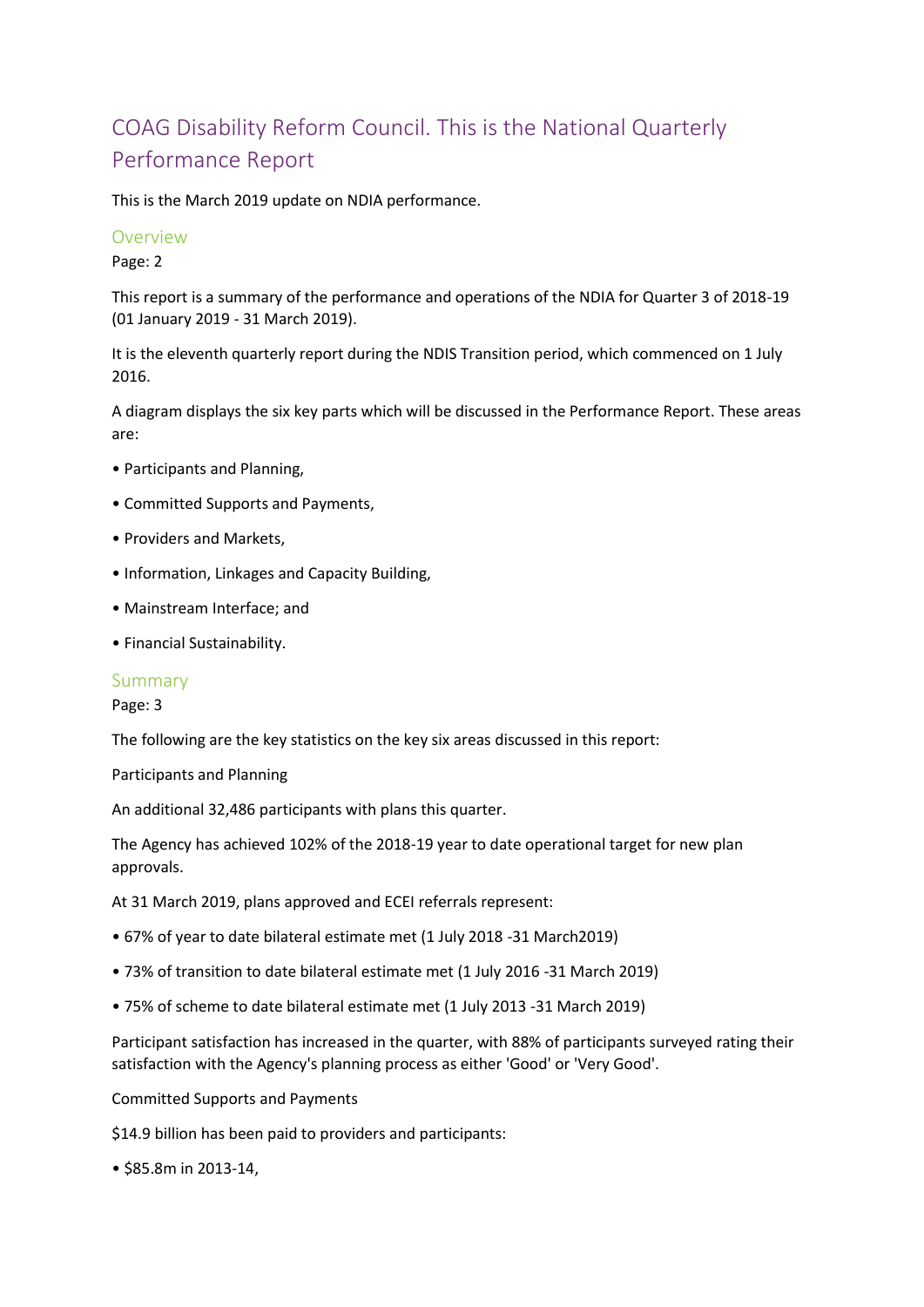- \$370.9m in 2014-15,
- \$704.0m in 2015-16,
- \$2,179.1m in 2016-17,
- \$5,345.4m in 2017-18,
- \$6,195.4m in 2018-19 to date.

#### Overall,

- 65% of committed supports were utilised in 2013-14,
- 75% in 2014-15,
- 75% in 2015-16,
- 67% in 2016-17,
- 69% in 2017-18.

The 2018-19 experience is still emerging.

The lower proportion of utilisation in 2016-17 and 2017-18 reflects the increased amount of participants who received their first plans in these years. Participants tend to utilise less of their first plan, compared with their second and subsequent plans, as it takes time to familiarise with the NDIS and decide which supports to use.

Providers and Markets

There were 20,208 registered providers at 31 March 2019, representing a 6% increase for the quarter.

57% of registered providers were active at 31 March 2019.

45% of registered providers are individuals/sole traders.

25% of registered providers are receiving 80-90% of payments made by the NDIA.

Note: The new NDIS Quality and Safeguards Commission (NQSC) has been established to regulate providers in NSW and SA from 1 July 2018, and other jurisdictions are due to be incorporated from July 2019.

Information, Linkages and Capacity Building

The Information, Linkages and Capacity Building (ILC) policy is a commitment made by the NDIA to connect people with disability to their community.

The NDIA introduced the 'ILC Strategy Towards 2022' in December 2018, which will guide investment of almost \$400 million in ILC funds from 2019-20 to 2021-22.

To date, the NDIA has allocated 222 grants totalling \$85.9 million (excluding GST) to organisations across Australia to deliver a wide range of ILC initiatives.

In addition to this, the NDIA has recently announced that 114 Disabled Peoples Organisations and Families Organisations (DPFOs) will share in \$13.8 million in grants, including 13 organisations led by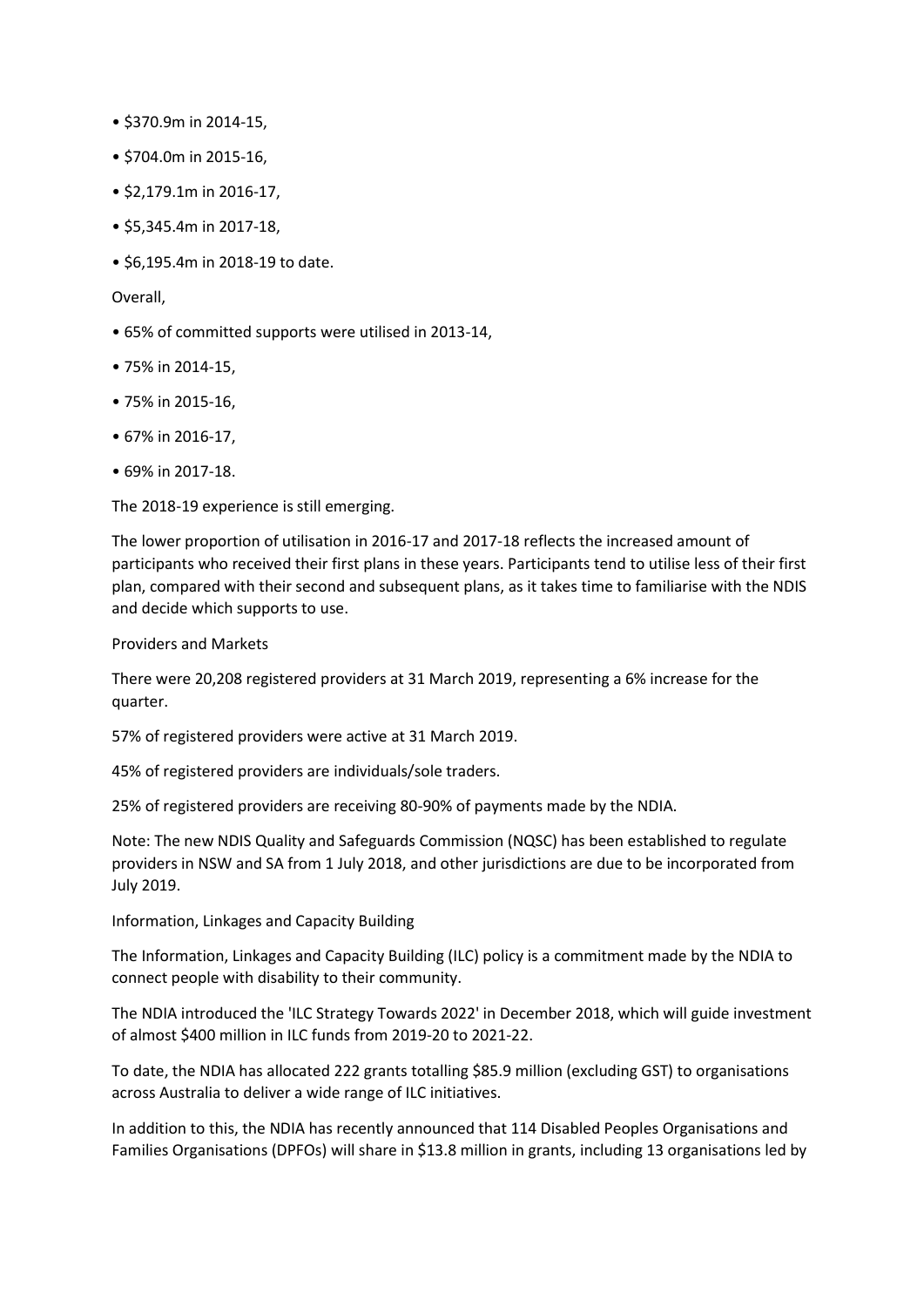Aboriginal and Torres Strait Islander, Culturally and Linguistically Diverse (CALD) or LGBTI communities, which will benefit from \$1.6 million in grants.

The ILC Economic Participation of People with Disability grant round 2019-20 opened on 15 February 2019. The goal of this grant round is to build the capacity of businesses and organisations to employ people with disability through community engagement, improved resources and training.

#### Mainstream Interface

92% of active participants with a plan approved in 2018-19 Q3 access mainstream services.

#### Financial Sustainability

The NDIS has been within budget each year of its operation. The NDIS remains within budget in the third quarter of 2018-19 and is projected to remain within budget for the whole financial year.

The primary drivers of costs to the NDIS include the number of participants, the amount of support allocated to each plan, how that allocated amount will change over time, the utilisation of individual supports, and the rate at which participants exit the Scheme. The current primary financial pressures relate to:

- Scheme access and on-going eligibility
- Participants costs

Specific management responses include: independent assessment pilot, participant pathway review, reference package and guided planning process, improved decision making for supported independent living and specialist disability accommodation.

### PART 1: Participants and Planning

Page: 4

As the transition phase to full scheme continues, the NDIS nationally continues to grow with 32,486 additional participants with approved plans this quarter.

In total, over 277,000 participants have now been supported by the NDIS, with close to one third of participants receiving support for the first time.

#### Summary

Page: 5

The NDIS is transitioning to full-scheme according to phasing schedules bilaterally agreed by State/Territory and Commonwealth governments.

The following are the key statistics on Participants and Planning:

277,155 participants are now being supported by the NDIS, including children in the ECEI program

32,486 initial plans approved in 2018-19 Q3, excluding children in the ECEI program (representing 14% growth since last quarter)

11,504 children are being supported in the ECEI program, with 5,304 additional referrals to the ECEI gateway confirmed in 2018-19 Q3

85,489 people are now receiving support for the first time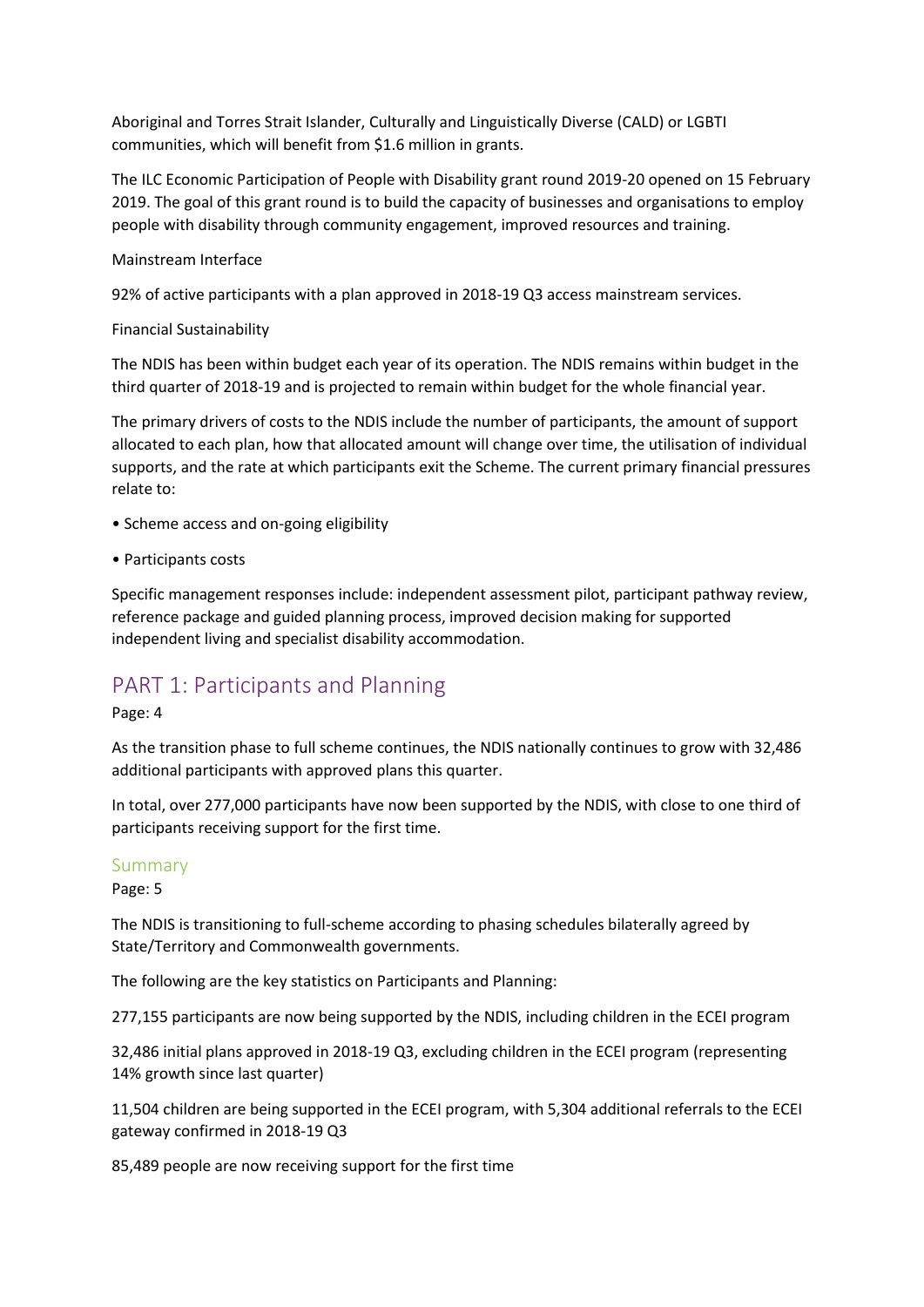102% of year to date operational target met (1 July 2018 to 31 March 2019)\*

75% of scheme to date bilateral estimate met (1 July 2013 to 31 March 2019)

67% of year to date bilateral estimate met (1 July 2018 to 31 March 2019)

\*Note: The operational target is based on actionable records, which are the records of participants who the NDIA have been able to contact based on the information provided, and who have 'access met' or 'in progress' status.

#### Quarterly Intake

Page: 6

There are three charts. The first chart displays the number of participants with access met (Eligible) by Participant Entry point. The second chart displays the number of participants with approved plans by Participant Entry Point. The third chart displays the number of participants with approved plans by Participant Pathway Type.

#### 2018-19 Q3

Of the 19,214 participants deemed 'eligible' this quarter 37% entered from an existing State/Territory program.

Of the 32,486 plan approvals this quarter, 54% had transitioned from an existing State/Territory program, 84% entered with a permanent disability and 3,172 were previously confirmed as ECEI at 31 December 2018.

The diagram displays the following key statistics on quarterly intake:

25,586 access decisions

19,214 access met

32,486 plan approvals (excluding ECEI)

5,304 ECEI

#### Quarterly Intake Detail

Page: 7

A chart displays the change in plan approvals between the current and previous quarter.

Plan approval numbers have increased from 233,165 at the end of 2018-19 Q2 to 265,651 by the end of 2018-19 Q3, an increase of 32,486 approvals.

At the end of the quarter, 11,504 children are being supported in the ECEI gateway. Of these, 6,200 were previously confirmed as ECEI at 31 December 2018 and an additional 5,304 children entered the gateway this quarter.

Overall, 6,580 participants with approved plans have exited the Scheme, resulting in 270,575 active participants (including ECEI) as at 31 March 2019.

There were 51,924 plan reviews this quarter. This figure relates to all participants who have entered the scheme.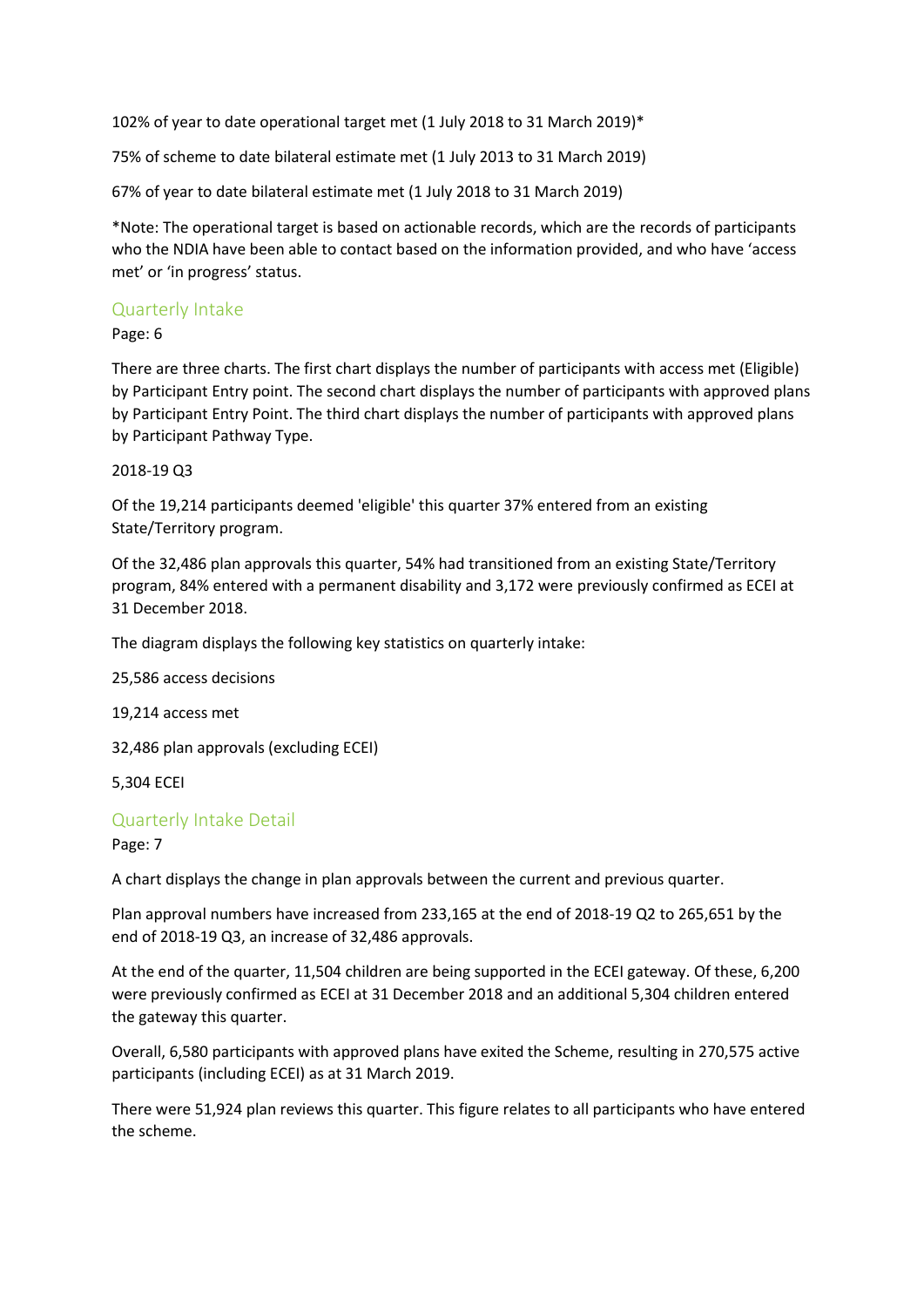#### Cumulative Position

Page: 8

There are two charts. The first chart displays the comparison between the cumulative plan approvals and the bilateral estimate per quarter. The second chart displays the number of plan approvals by participant referral pathway.

At the end of 2018-19 Q3, the cumulative total number of participants receiving support was 277,155 (including 11,504 children supported through the ECEI gateway). Of these, 154,420 transitioned from an existing State/Territory program, 25,742 transitioned from an existing Commonwealth program and 85,489 participants are now receiving support for the first time.

Overall, since 1 July 2013, there have been 353,160 people with access decisions.

Cumulative position reporting is inclusive of trial participants for the reported period and represents participants who have or have ever had an approved plan.

The following are the key statistics on the cumulative position:

102% of operational target met (1 July 2018 to 31 March 2019)

75% of scheme to date bilateral estimate met (1 July 2013 to 31 March 2019)

67% of year to date bilateral estimate met (1 July 2018 to 31 March 2019)

265,651 plan approvals to date; 277,155 including 11,504 ECEI confirmed

## Participant Profiles by Age Group

Page: 9

There are two charts. The first chart displays the number of participants with an approved plan by age group for the current quarter. The second chart displays the percentage of participants with an approved plan by the participant's age group. This chart compares the current quarter against all prior quarters.

Approximately 20% of participants entering in this quarter are aged 0 to 6 years, compared to 12% in prior quarters.

Note: The age eligibility requirements for the NDIS are based on the age as at the access request date. Participants with their initial plan approved aged 65+ have turned 65 since their access request was received.

#### Participant Profiles by Disability Group

Page: 10

There are two charts. The first chart displays the number of participants with an approved plan by disability group for the current quarter. The second chart displays the percentage of participants with an approved plan by the participant's disability group. This chart compares the current quarter against all prior quarters.

Of the participants entering in 2018-19 Q3, 29% have a primary disability group of Autism and 22% have a primary disability group of Intellectual Disability.

Note 1: Of the 7,103 active participants identified as having an intellectual disability, 895 (13%) have Down syndrome.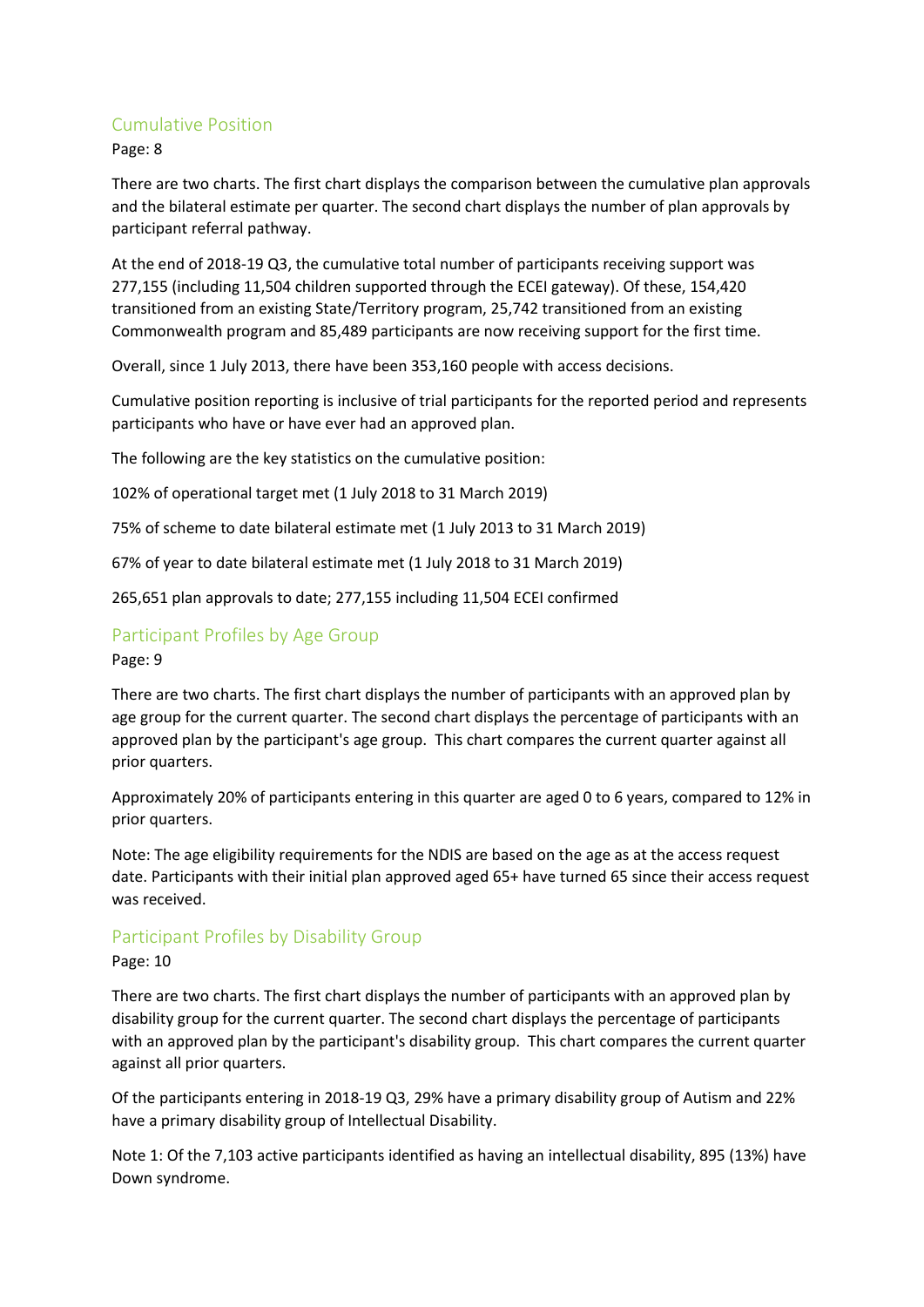Note 2: Since 2017-18 Q1 Developmental Delay and Global Developmental Delay have been reported separately to the Intellectual Disability group.

#### Participant Profiles by Level of Function

Page: 11

A chart displays the percentage of participants with an approved plan by the participant's level of function. This chart compares the current quarter against all prior quarters.

For participants with a plan approval in the current quarter:

- 24% of participants had a relatively high level of function
- 42% of participants had a relatively moderate level of function
- 33% of participants had a relatively low level of function

These relativities are within the NDIS participant population, and not comparable to the general population.

Note: An ICT issue has been identified and as a result, reporting by level of function is not accurate. This issue is currently under investigation and will be reconciled for reporting as at 30 June 2019.

#### Participant Profiles by Gender

Page: 12

The figure on the right displays the amount and percentage of participants with an approved plan per the participant's gender group. This figure compares the current quarter against all prior quarters.

The majority of participants are males. Consistent with population data, this is driven by autism and developmental delay where prevalence rates are higher for males compared with females.

#### Participant Profiles

Page: 13

There are three charts. The first chart displays the percentage of participants with an approved plan by the participant's Aboriginal & Torres-Strait Islander status. The second chart displays the percentage of participants with an approved plan by the participant's Young people in residential aged care status. The third chart displays the percentage of participants with an approved plan by the participant's Culturally and Linguistically Diverse status. All three charts compare the current quarter against all prior quarters.

Of the participants with a plan approved in 2018-19 Q3:

• 5.8% were Aboriginal or Torres Strait Islander, compared with 5.5% in previous periods combined.

• 1.4% were young people in residential aged care, compared with 1.6% in previous periods combined.

• 9.3% were culturally and linguistically diverse, compared with 8.0% in previous periods combined.

The following are the key statistics for the current quarter on Aboriginal & Torres-Strait Islander status.

1,892 Aboriginal and Torres Strait Islander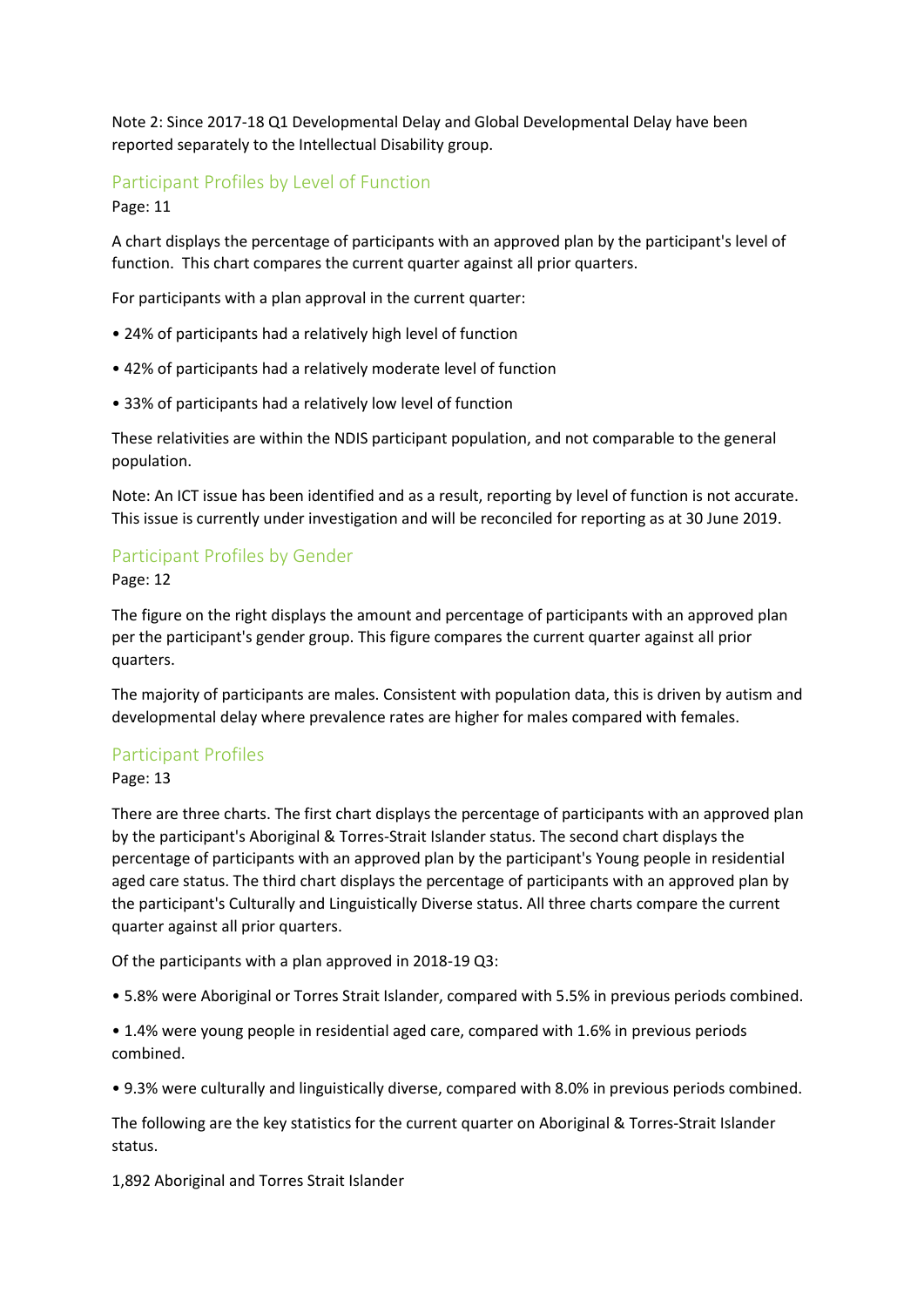28,261 Not Aboriginal and Torres Strait Islander

#### 2,300 Not Stated

The following are the key statistics for the current quarter on Young people in residential aged care status.

439 Young people in residential aged care

32,014 Young people not in residential aged care

The following are the key statistics for the current quarter on Culturally and Linguistically Diverse status.

3,011 Culturally and Linguistically Diverse

27,561 Not Culturally and Linguistically Diverse

1881 Not Stated

Plan Management Support Co-ordination

#### Page: 14

Two charts display the proportion of support coordination and plan management for participants. These charts compare the current quarter against all prior quarters (transition only).

The proportion of participants electing to fully or partly self-manage their plan was higher in 2018-19 Q3 at 28%, compared with 25% in previous quarters combined.

41% of participants who have had a plan approved in 2018-19 Q3 have support coordination in their plan, compared to 39% in previous quarters combined.

#### Plan Activation

Page: 15

Two charts display the proportion of the duration to activate plans. These charts compare participants with initial plans approved in 2018-19 Q1, against those with initial plans approved in prior quarters (transition only).

Plan activation refers to the amount of time between a participant's initial plan being approved, and the date the participant first receives support.

There has been a change in methodology used to calculate these results since the previous quarter. Duration to plan activation is now calculated as the time from a participant's initial plan approval to when the participant first uses plan supports (previously only the initial plan for each participant was considered). In-kind supports are now also included (previously excluded). As a result, a higher proportion of participants are identified as activating their plans within 90 days, and a lower proportion have no payments.

The percentage of participants who activated plans within 90 days of initial plan approval was:

- 86% of participants entering in 2018-19 Q1
- 86% of participants entering in previous quarters combined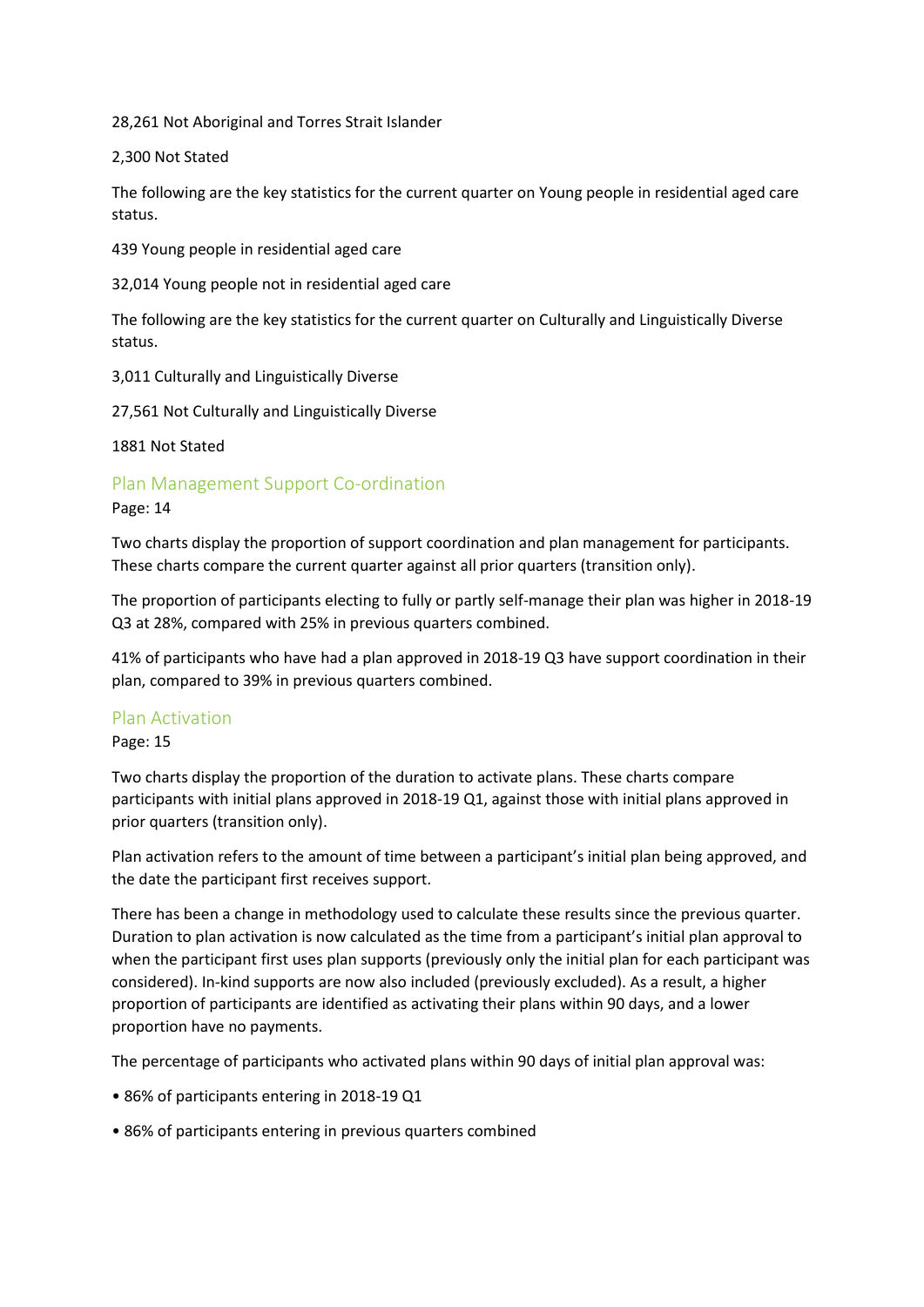Plan activation figures are approximations based on payment data. As there is a lag between when the support is provided to a participant, and the payment being made, these statistics are a conservative estimate; it is likely plan activation is faster than presented.

Note: Participants with initial plans approved after the end of 2018-19 Q1 have been excluded from the charts. They are relatively new and it is too early to examine their durations to activation.

#### Participant Outcomes

Page: 16

A chart displays selected key baseline indicators for participants.

This information on participant outcomes has been collected from 99% of participants who received their initial plan since 1 July 2016 (when they entered the scheme).

• 63% of participants aged 0 to before school are able to make friends outside of family/carers, compared to 61% of participants from school age to 14

• 53% of participants aged 0 to before school are engaged in age appropriate community, cultural or religious activities, compared to 34% - 37% for other age groups

• 60% of participants from school age to 14 attend school in a mainstream class, compared to 29% of participants aged 15 to 24

• 24% of participants aged 25 and over have a paid job, compared to 17% of participants aged 15 to 24

• 64% of participants aged 25 and over choose what they do every day, compared to 43% of participants aged 15 to 24

#### Family/Carers Outcomes

Page: 17

A chart displays selected key baseline indicators for family and carers of participants.

The percentage of participants' families/carers when they entered the Scheme (baseline indicators):

- working in a paid job was highest for participants aged 15 to 24 (49%)
- able to advocate for their child/family member was highest for participants aged 0 to 14 (78%)
- who have friends and family they can see as often as they like was highest for participants aged 25 and over (48%)
- who feel in control selecting services was highest for participants aged 25 and over (42%)
- who support/plan for their family member through life stage transitions was highest for participants aged 0 to 14 (85%)

#### Has the NDIS helped? Participants

Page: 18

Charts display, from year 1 to year 2, the responses from participants to the question: 'Has the NDIS helped?' split into age categories and life domains.

This data reflects participants' perceptions on whether engagement with the NDIS has helped them.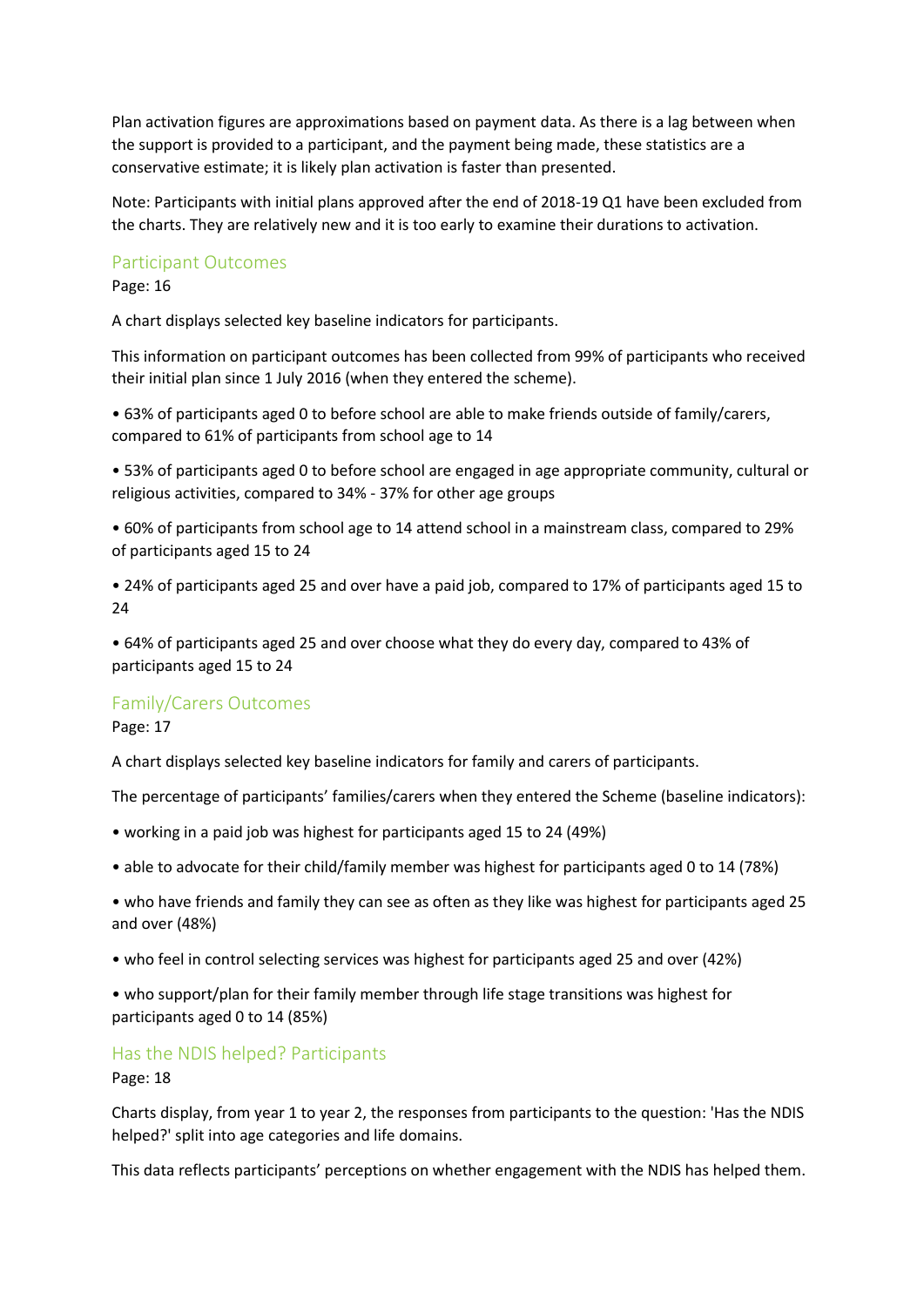The NDIA asked the question 'Has the NDIS helped?' to individuals who entered the Scheme between 1 July 2016 and 31 March 2017, after their first year participating in the Scheme and again at the end of their second year of the Scheme.

Participant perceptions in general improve from year one to year two of participation in the NDIS. The greatest improvements across age groups were demonstrated within the 'Daily living' domain. However, for the 'Work' domain, the results deteriorated from year one to year two.

#### Has the NDIS helped? Family/Carers

#### Page: 19

Charts display, from year 1 to year 2, the percentage of family and carers who thought the NDIS has helped in various domains.

This data reflects families and carers' perceptions on whether engagement with the NDIS has helped them.

The NDIA asked the question 'Has the NDIS helped?' to families and carers of individuals who entered the Scheme between 1 July 2016 and 31 March 2017, after their first year participating in the Scheme and again at the end of their second year of the Scheme.

Overall, the perception of families and carers was that participant outcomes had improved from the first year with the NDIS to their second year. The one exception was the response to the question 'Has the NDIS helped you with your health and wellbeing?'.

#### Participants in Work

Page: 20

A chart displays, from baseline to year 2, the percentage of participants in paid work by age group.

The NDIA is acutely aware of the benefits that employment brings to participants and tracks employment outcomes to see whether the NDIS has helped participants to find paid work.

Baseline measures on employment are collected as a participant enters the Scheme, after their first year and again at the end of their second year of the Scheme. This data relates to participants who entered the Scheme between 1 July 2016 and 31 March 2017.

The percentage of participants in paid work increased from a baseline of 13% to 21% in year two for those aged 15 to 24, but decreased from 25% to 23% for those aged 25 and over. Overall, the percentage of participants in employment increased from 21% to 23%.

#### Participants involved in communal and social activities

Page: 21

A chart displays, from baseline to year 2, the percentage of participants engaged in social activities in their community by age group.

The number of participants engaging in community and social activities is one of the key measures for ensuring quality experiences and outcomes for participants.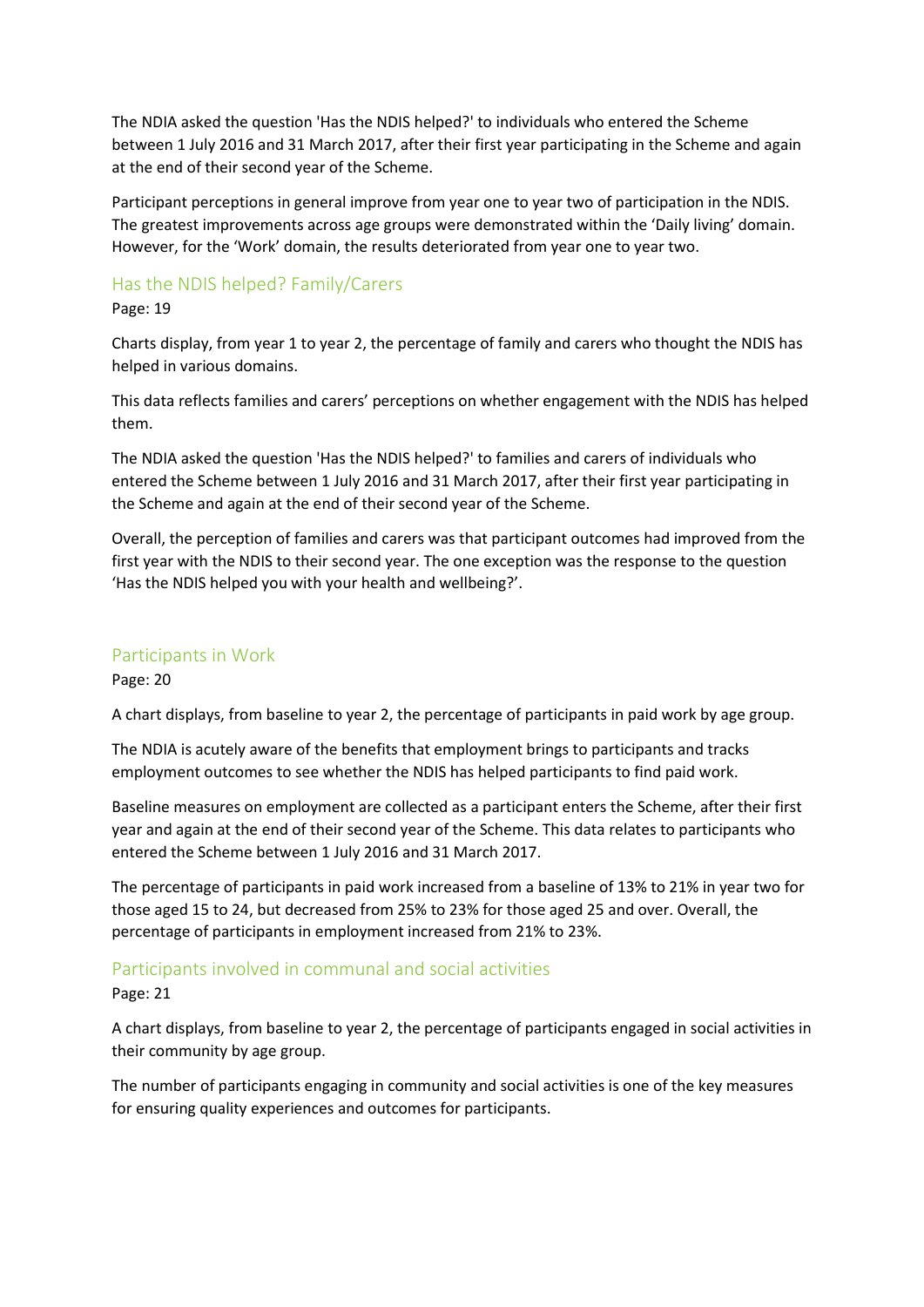For participants who entered the Scheme between 1 July 2016 and 31 March 2017, levels of engagement in community and social activity are being tracked to see whether the NDIS has helped them to increase their participation.

Across all age groups, there was considerable increase in the percentage of participants engaged in community and social activities this quarter. The growth was most prevalent for the 15 to 24 age group, which saw an increase from 31% to 44%.

#### Participant Satisfaction

Page: 22

A chart displays, by quarter, the proportion of participants describing satisfaction with the Agency's planning process as 'good' or 'very good'.

88% of participants rated their satisfaction with the Agency's planning process as either good or very good in the current quarter. This has increased since the last quarter.

A new participant satisfaction survey has been developed. Going forward it will better record the experience of NDIS participants, and their families and carers, at different stages of the participant pathway.

### PART 2: Committed Supports and Payments

Page: 23

Both committed and paid supports to participants are increasing in line with the growing scheme.

Of the \$22.6 billion that has been committed in participant plans, \$14.9 billion has been paid to date.

#### Summary

Page: 24

This section presents information on the amount committed in plans and payments to service providers and participants.

The following are the key statistics on Committed Supports and Payments:

\$12.5 billion of committed supports in respect of prior financial years including trial

\$10.1 billion of committed supports in respect of 2018-19 to date

Summary of payments for supports provided by financial year since the NDIS trial was launched in 2013-14:

2013-14: \$85.8m

2014-15: \$370.9m

2015-16: \$704.0m

2016-17: \$2,179.1m

2017-18: \$5,345.4m

2018-19: \$6,195.4m to date.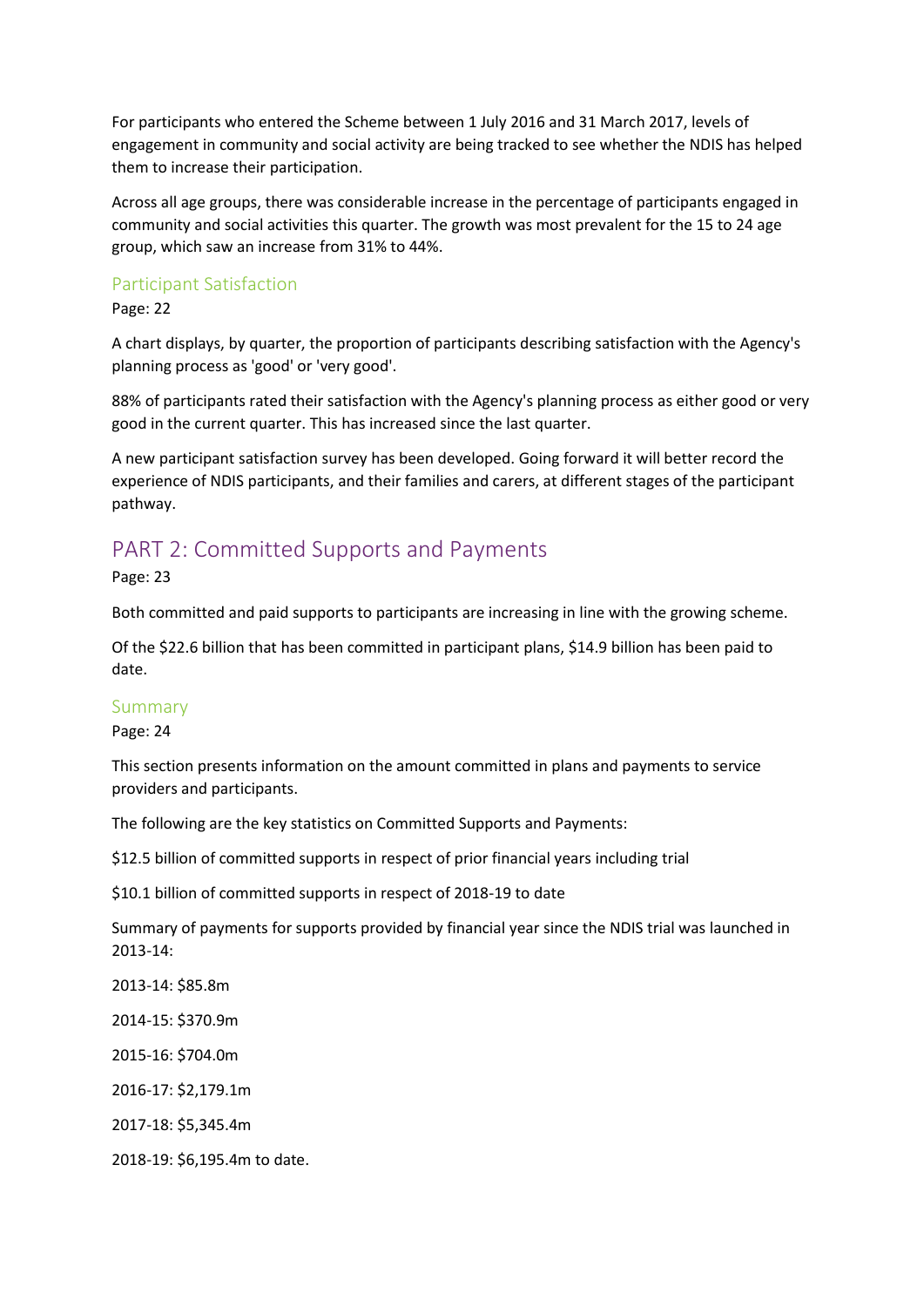Percentage of committed supports utilisation by financial year:

2013-14: 65%

2014-15: 75%

2015-16: 75%

2016-17: 67%

2017-18: 69%

Utilisation of committed supports in 2018-19 is still emerging.

#### Committed Supports and Payments

Page: 25

A table and a graph show the comparison between the total committed supports and paid support for each year since scheme inception.

This data shows the committed supports by the year they are expected to be provided, in comparison to the committed supports that have been paid.

Of the \$22.6 billion that has been committed in participant plans, \$14.9 billion has been paid to date.

Summary of committed supports paid in financial years since the NDIS trial launched:

2013-14: \$85.8m

2014-15: \$370.9m

2015-16: \$704.0m

2016-17: \$2,179.1m

2017-18: \$5,345.4m

2018-19 to date: \$6,195.4m

## Committed Supports by Cost Band

Page: 26

Two charts (including and excluding SIL) show the comparison of the distribution of average annualised committed supports by cost band for the current and previous quarter.

This quarter, the distribution of average annualised committed supports has remained consistent with prior quarters. This is the case whether Supported Independent Living (SIL) supports are included or excluded in the figures.

#### Committed Supports by Age Band

Page: 27

A graph shows the comparison between the average annualised committed supports by age band for the current and previous quarter.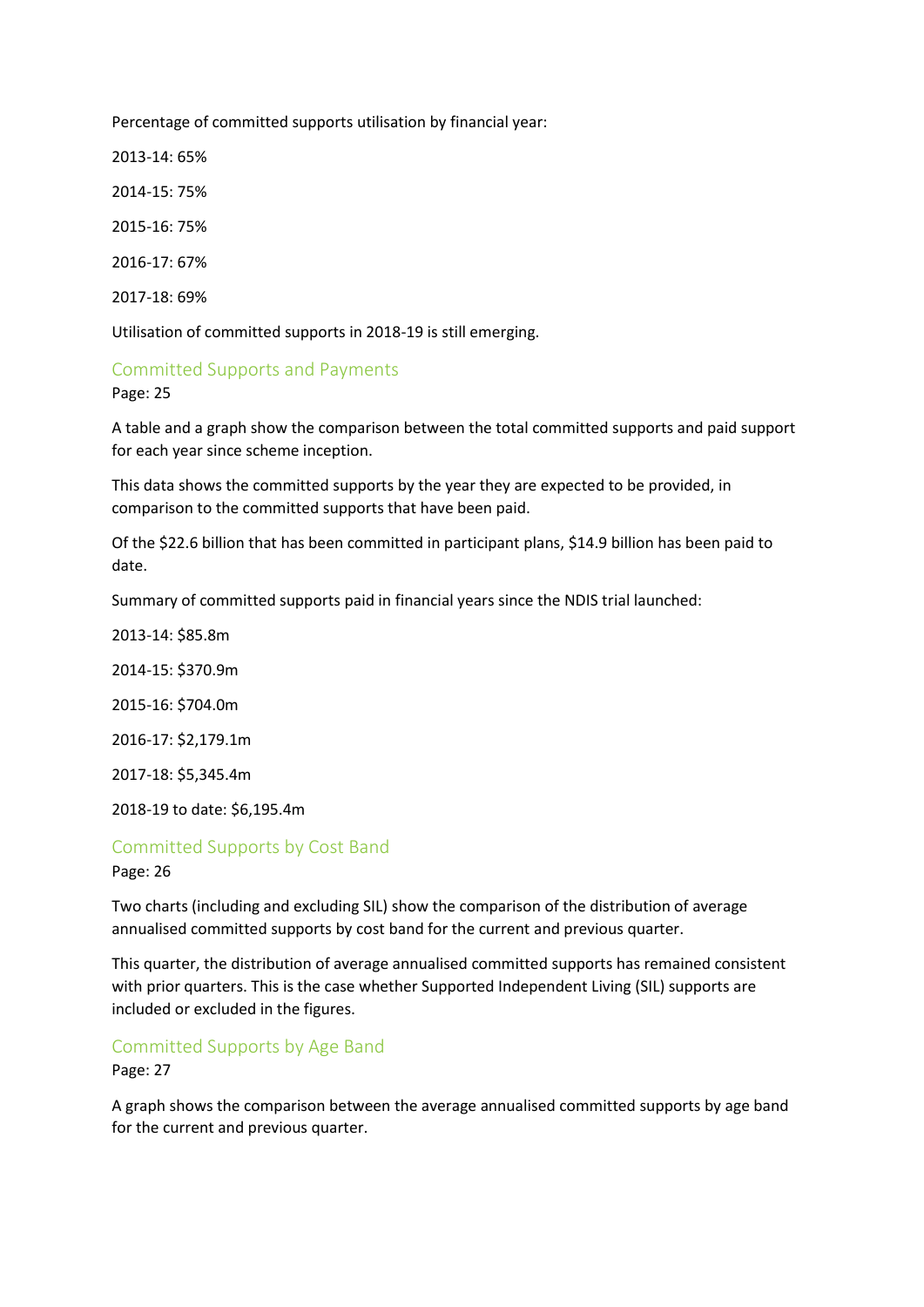This quarter, the average annualised committed supports have remained consistent with prior quarters for children and there has been a small increase for each adult age group. Average annualised committed supports increase steeply between participants 0-6 through to age 25, stabilising at age 55 and reducing in participants of older years.

Note: The age eligibility requirements for the NDIS are based on the age as at the access request date. Participants with their initial plan approved aged 65+ have turned 65 since their access request was received.

#### Committed Supports by Disability Group

Page: 28

A graph shows the comparison between the average annualised committed supports by primary disability group for the current and previous quarter.

The highest average annualised committed supports are for participants with Spinal Cord Injury, Cerebral Palsy and Acquired Brain Injury.

#### Committed Supports by Level of Function

Page: 29

A graph shows the comparison between the average annualised committed supports by level of function for the current and previous quarter.

The average annualised committed supports generally increase among participants with higher needs.

Note: An ICT issue has been identified and as a result, reporting by level of function is not accurate. This issue is currently under investigation and will be reconciled for reporting as at 30 June 2019.

#### Utilisation of Committed Supports

#### Page: 30

A graph shows the comparison between the utilisation of committed supports by the year that the support was expected to be provided.

This data demonstrates the utilisation of committed supports by the year they were expected to be provided at 31 December 2018 and 31 March 2019.

As there is a lag between when support is provided and when it is paid, the utilisation in 2018-19 will increase.

Experience shows that participants utilise less of their first plan, compared with their second and subsequent plans, as it takes time to familiarise with the NDIS and decide which supports to use.

There were a large number of participants who received their first plan in 2016-17 and 2017-18 which largely explains why utilisation rates are lower in these periods.

Experience for 2018-19 is still emerging.

#### Utilisation of Committed Supports by Plan Number

Page: 31

A graph shows the utilisation of committed supports by plan number from 1 October 2017 to 30 September 2018.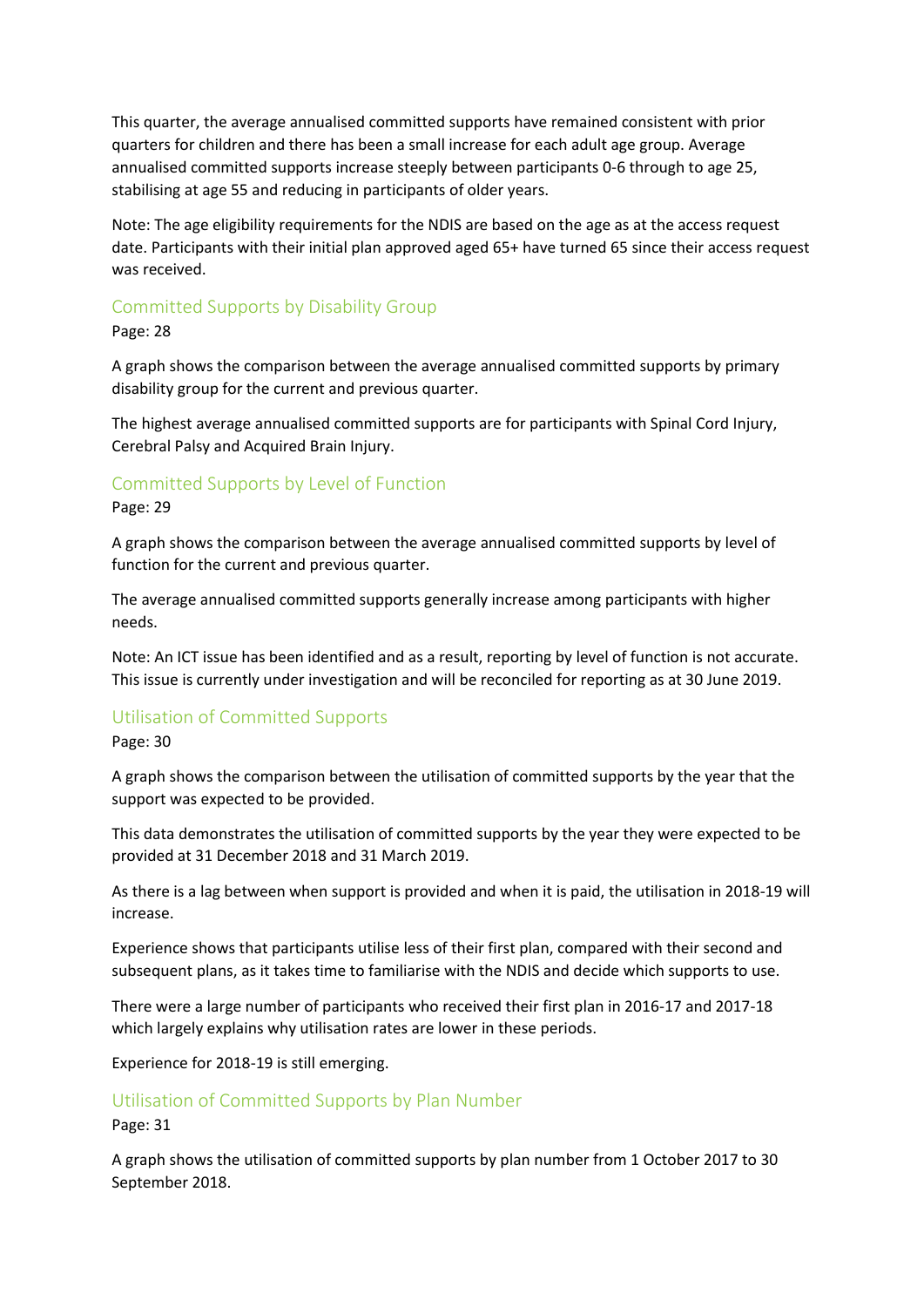Participants utilise a greater proportion of their subsequent plans when compared to their initial plan.

Note 1: Participants receiving in-kind supports are excluded from this analysis as it is not possible to accurately separate in-kind payments and committed amounts between plans.

Note 2: Only utilisation of committed supports from 1 October 2017 to 30 September 2018 is shown, as experience in the most recent two quarters is still emerging.

### PART 3: Providers and Markets

#### Page: 32

The provider network grows in scale and diversity, increasing participants' access to high quality services.

There were a total of 20,208 providers at 31 March 2019, representing a 6% increase on last quarter. Of these, 57% were active.

The new NDIS Quality and Safeguards Commission (NQSC) commenced to regulate quality and safeguarding of NDIS supports and services. The NQSC has been active in New South Wales and South Australia from 1 July 2018, and will be in other jurisdictions starting from 1 July 2019.

#### Summary

Page: 33

This section contains information on registered service providers and the market, with key provider and market indicators presented.

#### Provider registration

•To provide supports to NDIS participants, a service provider is required to register and be approved by the NDIA in all States/Territories other than New South Wales and South Australia.

•Since 1 July 2018, providers in New South Wales and South Australia register with the NQSC by submitting a registration request, indicating the types of support they are accredited to provide.

How providers interact with participants

•NDIS participants have the flexibility to choose the providers who support them.

•Providers are paid for disability supports and services provided to the participants.

The following are the key statistics:

20,208 approved providers, 57% of which were active at 31 March 2019

80-90% of payments made by the NDIA are received by 25% of providers

45% of service providers are individuals/sole traders

Therapeutic supports has the highest number of approved service providers, followed by household tasks and assistance with travel/transport arrangements

#### Providers over time

Page: 34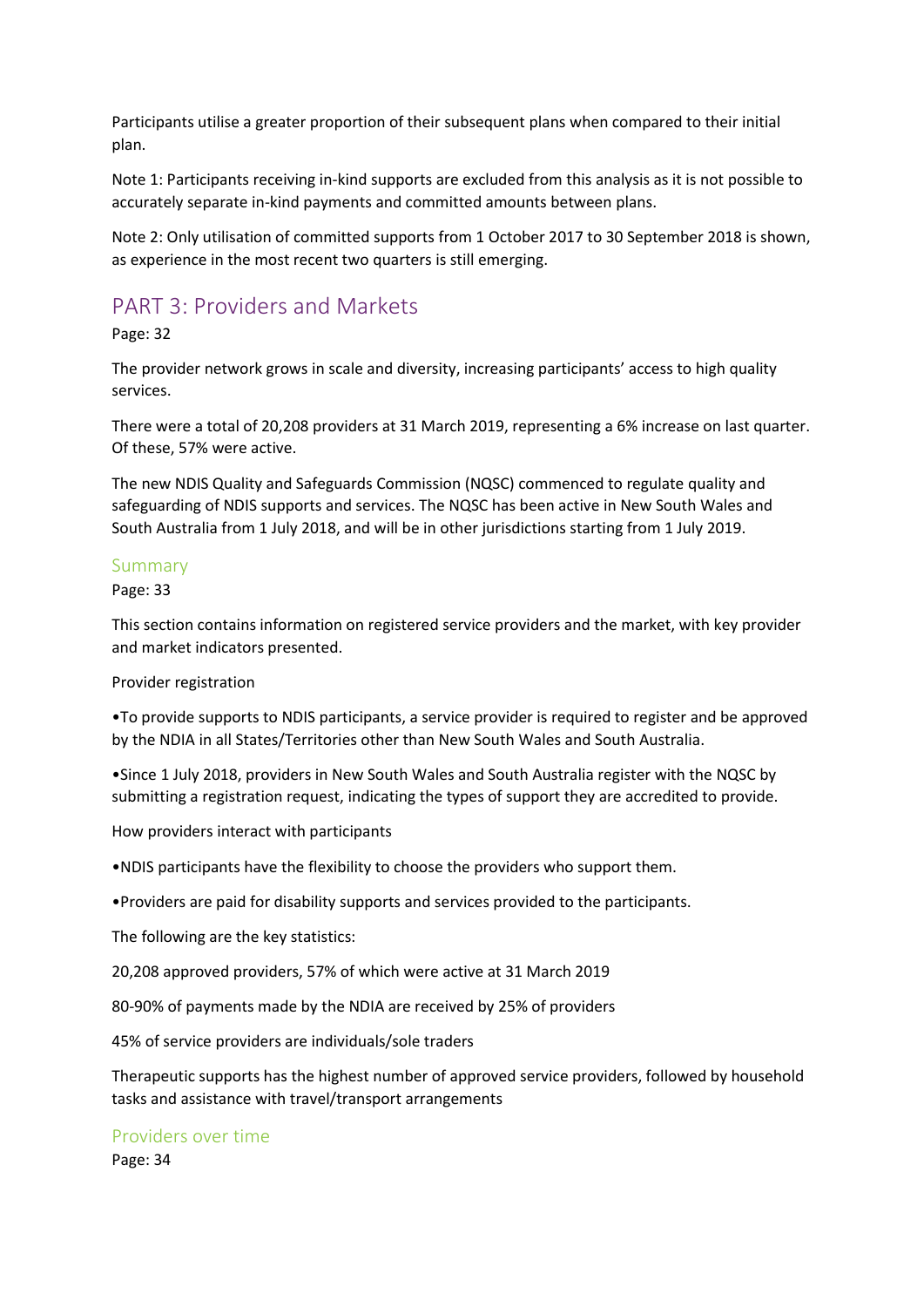A chart displays the cumulative number of approved service providers since June 2016 by the type of provider, individual/sole trader or company/organization.

As at 31 March 2019, there were 20,208 registered service providers, of which 9,117 were individual/sole trader operated businesses and 11,091 were companies or organisations.

The number of approved service providers increased by 6% from 19,075 to 20,208 in the quarter. Currently, 45% of approved service providers are individuals/sole traders.

Note: The new NDIS Quality and Safeguards Commission (NQSC) has been established to regulate providers in NSW and SA from 1 July 2018, and other jurisdictions starting from 1 July 2019.

1.50 average number of providers per participant

#### Proportion of Active Providers

Page: 35

The figure displays the proportion of active and not yet active providers.

As at 31 March 2019, 57% of providers were active and 43% were inactive.

Of the total providers, 2,276 began delivering new supports in the quarter.

#### Approved Registration Groups

Page: 36

A chart displays the approved providers by the changes in registration group and percentage over the quarter.

The number of approved providers has increased for all registration groups over the quarter.

The registration groups with the largest numbers of approved providers continue to grow:

- Therapeutic Supports: from 8,993 to 9,636 (7% increase)
- Household Tasks: from 5,283 to 5,883 (11% increase)
- Assistance with travel/transport arrangements: from 3,912 to 4,334 (11% increase)
- Innovative Community Participation: from 2,925 to 3,328 (14% increase)
- Early Intervention supports for early childhood: from 2,997 to 3,151 (5% increase)

#### Active Registration Groups

Page: 37

A chart displays the active providers by the changes in registration group and percentage over the quarter.

The number of providers active in each registration group has increased for most registration groups over the quarter.

The registration groups with the largest numbers of active providers continue to grow:

- Therapeutic Supports: from 5,601 to 6,074 (8% increase)
- Household tasks: from 2,396 to 2,667 (11% increase)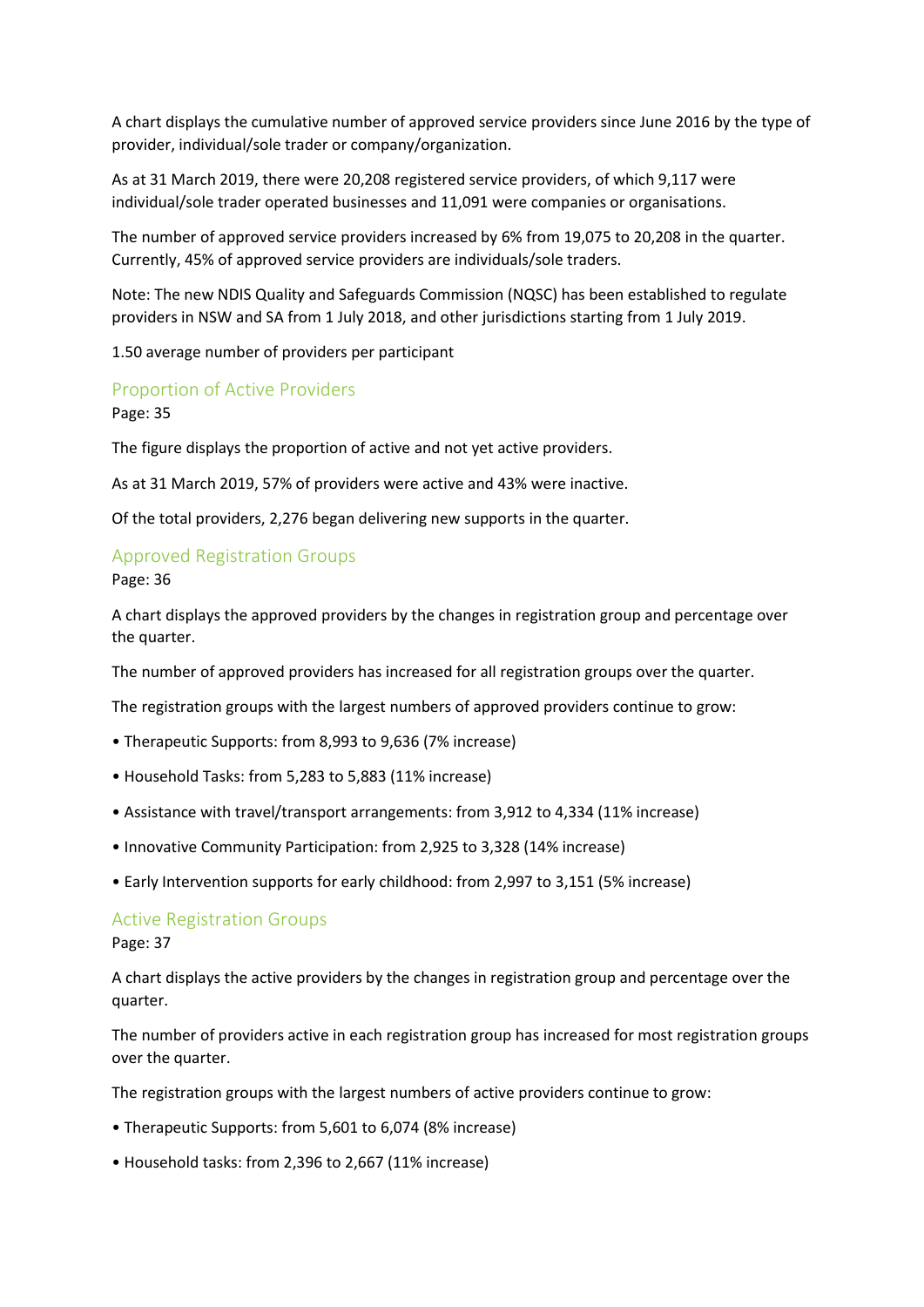- Participation in community, social and civic activities: from 1,683 to 1,812 (8% increase)
- Early Intervention supports for early childhood: from 1,565 to 1,676 (7% increase)
- Daily Personal Activities: from 1,483 to 1,613 (9% increase)

#### Market share of top providers

Page: 38

25% of service providers received 80-90% of the dollars paid for major registration groups.

The following are the key statistics for the market share of the top 25% of providers by registration category:

86% Daily personal activities

89% Early intervention supports for early childhood

83% Participation in community, social and civic activities

90% Therapeutic supports

88% Assistance with daily life tasks in a group or shared living arrangement

# PART 4: Information, Linkages and Capacity Building

Page: 39

The Information, Linkages and Capacity Building policy is a commitment made by the NDIS to connect people with disability to their community.

#### Information, Linkages and Capacity Building (ILC)

Page: 40

The NDIA introduced the 'ILC Strategy Towards 2022' in December 2018, which will guide investment of almost \$400 million in ILC funds from 2019-20 to 2021-22.

ILC provides grants to organisations to carry out activities in the community. Activities that are funded create connections between people with disability and the communities in which they live, encouraging inclusion and participation and promoting a diverse Australian society.

The outcome sought through these activities is that people with disability, their families and carers actively contribute to leading, shaping and influencing their community.

To date, the NDIA has allocated 222 grants totalling \$85.9 million (excluding GST) to organisations across Australia to deliver a wide range of ILC initiatives.

In addition to this, the NDIA has recently announced that 114 Disabled Peoples Organisations and Families Organisations (DPFOs) will share in \$13.8 million in grants, including 13 organisations led by Aboriginal and Torres Strait Islander, Culturally and Linguistically Diverse (CALD) or LGBTI communities, which will benefit from \$1.6 million in grants.

The DPFO grant round will lay the foundations for a stronger DPFO sector, building the overall capacity of user led disability organisations to better support, connect and foster the capacity of people with disability in the community.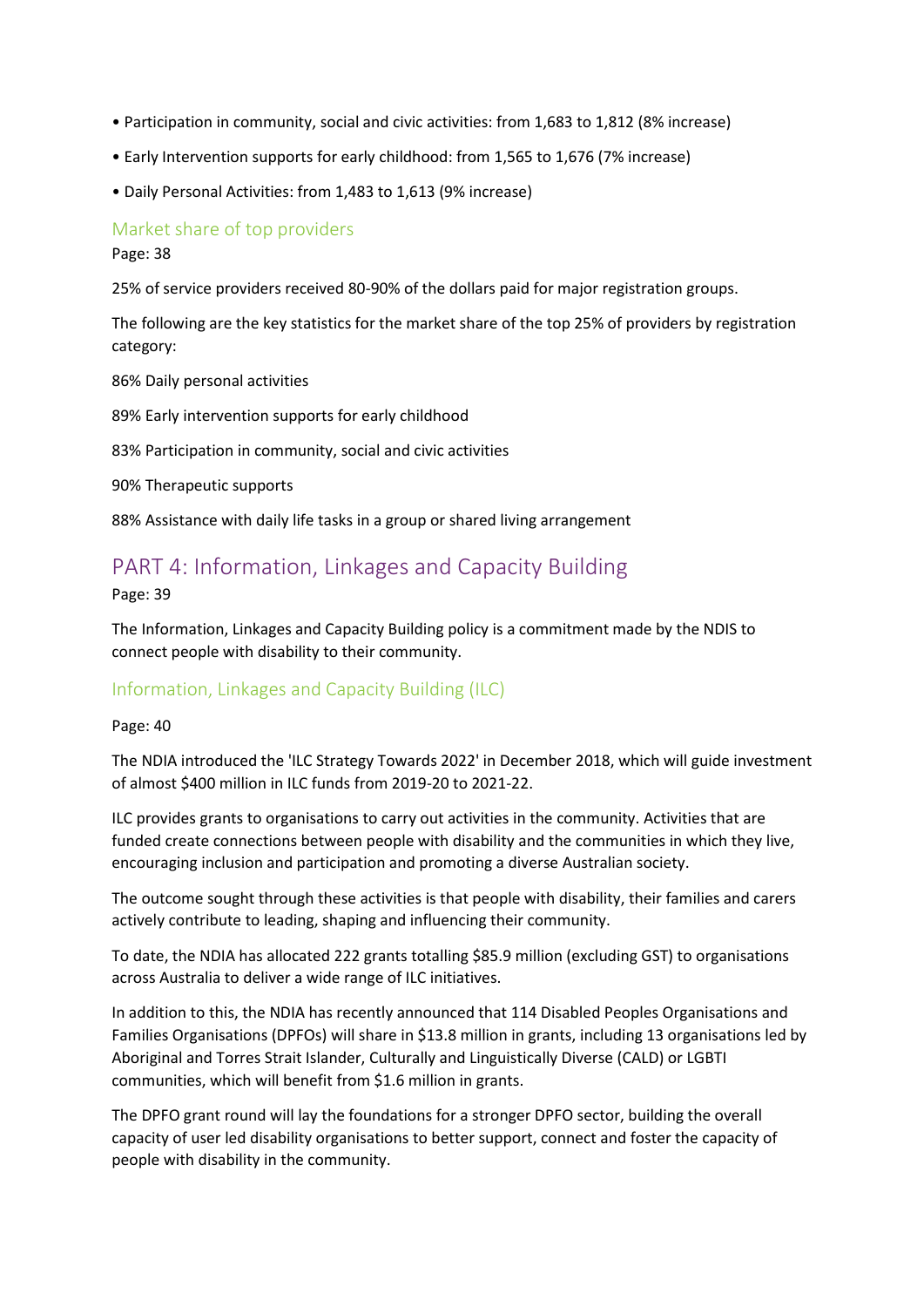The ILC Economic Participation of People with Disability grant round 2019-20 opened on 15 February 2019. Working with the NDIS Participant Employment Taskforce, the goal of the Economic Participation of People with Disability grant round is to build the capacity of businesses and organisations to employ people with disability through community engagement, improved resources and training.

### PART 5: Mainstream Interface

Page: 41

The proportion of participants entering in the current quarter and accessing mainstream services is slightly higher compared to prior quarters.

#### Mainstream Interface

Page: 42

An object displays the comparison of the percentage of participants accessing mainstream supports. The object compares the current quarter against all prior quarters (transition only).

Of the total number of active participants with a plan approved in 2018-19 Q3, 92% access mainstream services, a slight increase from prior quarters. Participants are accessing mainstream services predominantly for health and wellbeing, lifelong learning and daily activities.

The following are the key statistics:

91% of active participants with a plan approved in prior quarters (transition only) access mainstream supports, across the following domains:

- Health and wellbeing (46%)
- Lifelong learning (11%)
- Daily activities (9%)

92% of active participants with a plan approved in 2018-19 Q3 access mainstream supports, across the following domains:

- Health and wellbeing (47%)
- Lifelong learning (12%)
- Daily activities (10%)

### PART 6: Financial Sustainability

#### Page: 43

The NDIS Insurance approach allows pressures on the scheme to be identified early and management responses put in place to respond to these pressures.

The NDIS has been within budget each year of its operation. The NDIS remains within budget in the third quarter of 2018-19 and is projected to remain within budget for the whole financial year.

#### Financial sustainability

Page: 44